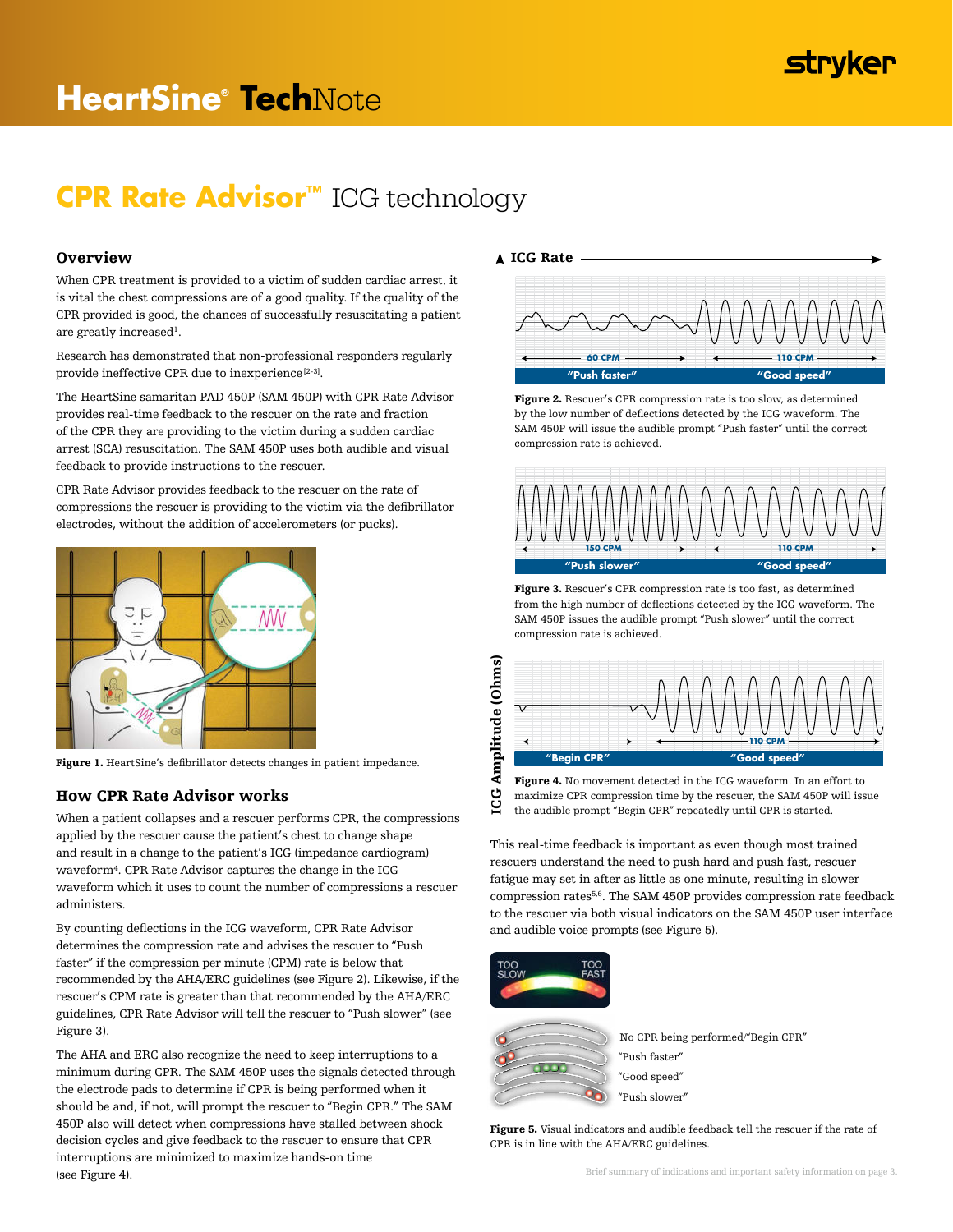# Improved CPR rate efficacy

Usability study results showed that, without compromising compression depth, the percentage of users achieving good compression speed was higher with CPR Rate Advisor when compared to a device without CPR feedback<sup>7</sup> .

Studies have shown that effectiveness of CPR is most likely limited by poor performance in any of its components and that inadequate rate, even in the presence of sufficient depth and technique, likely reduces the effectiveness of CPR compressions<sup>8</sup>. Evidence suggests that even healthcare professionals do not always achieve the correct CPR compression rates according to AHA/ERC guidelines<sup>8,9</sup> and that chest compression rate is associated with the return of spontaneous circulation (ROSC)<sup>10</sup> .

Effective CPR, provided alone or together with a lifesaving shock, can increase the chance of survival<sup>11</sup>. CPR Rate Advisor, in conjunction with the metronome, is intended to help rescuers perform CPR in line with the AHA/ERC guidelines by monitoring their real-time CPR performance and helping to guide them toward the correct rate of compressions.

Integrated CPR Rate Advisor helps improve compliance with CPR rate and CPR fraction guidelines. And because CPR Rate Advisor is integrated within HeartSine SAM 450P, a lifesaving shock can be delivered if needed.

#### References

- 1. Christenson J, Andrusiek D, Everson-Stewart S, et al. Chest compression fraction determines survival in patients with out-of-hospital ventricular fibrillation. *Circulation*. 2009;120:1241-1247.
- 2. Gyllenborg T, Granfeldt A, Lippert F, et al. Quality of bystander cardiopulmonary resuscitation during real-life out-of-hospital cardiac arrest. *Resuscitation.*  2017;120:63-70.
- 3. White AE, Ng H, Ng W, et al. Measuring the effectiveness of a novel CPRcard feedback device during simulated chest compressions by non-healthcare workers. *Singapore Med J*. 2017;58:438-445.
- 4. Howe A, O'Hare P, Crawford P, et al. An investigation of thrust, depth and the impedance cardiogram as measures of cardiopulmonary resuscitation efficacy in a porcine model of cardiac arrest. *Resuscitation.* 2015;96:114–120.
- 5. Heidenreich JW, Berg RA, Higdon TA, et al. Rescuer fatigue: standard versus continuous chest-compression cardiopulmonary resuscitation. *Academic Emergency Medicine*. 2006;13(10):1020–1026.
- 6. Ochoa FJ, Ramalle-Gómara E, Lisa V, Saralegui I. The effect of rescuer fatigue on the quality of chest compressions. *Resuscitation*. 1998;37:149-152.
- 7. Torney H et al. A Usability Study of a Critical Man–Machine Interface: Can layperson responders perform optimal compression rates when using a public access defibrillator with automated real-time feedback during cardiopulmonary resuscitation. *IEEE Transactions on Human-Machine Systems*. 2016;vol.PP:no.99:1-6.
- 8. Abella B et al. Chest compression rates during cardiopulmonary resuscitation are suboptimal. *Circulation*. 2005;111:428-434.
- 9. Milander MM, Hiscok PS, Sanders AB, et al. Chest compression and ventilation rates during cardiopulmonary resuscitation: the effects of audible tone guidance. *Acad Emerg Med*. 1995;2:708-713.
- 10. Idris A et al. Relationship between chest compression rates and outcomes from cardiac arrest. *Circulation*. 2012;125:3004-3012.
- 11. Meaney PA, Bobrow BJ, Mancini ME, et al. Written on behalf of the CPR Quality Summit Investigators, the American Heart Association Emergency Cardiovascular Care Committee, and the Council on Cardiopulmonary, Critical Care, Perioperative and Resuscitation. CPR quality: improving cardiac resuscitation outcomes both inside and outside the hospital: a consensus statement from the American Heart Association. *Circulation*. 2013;128:1-19.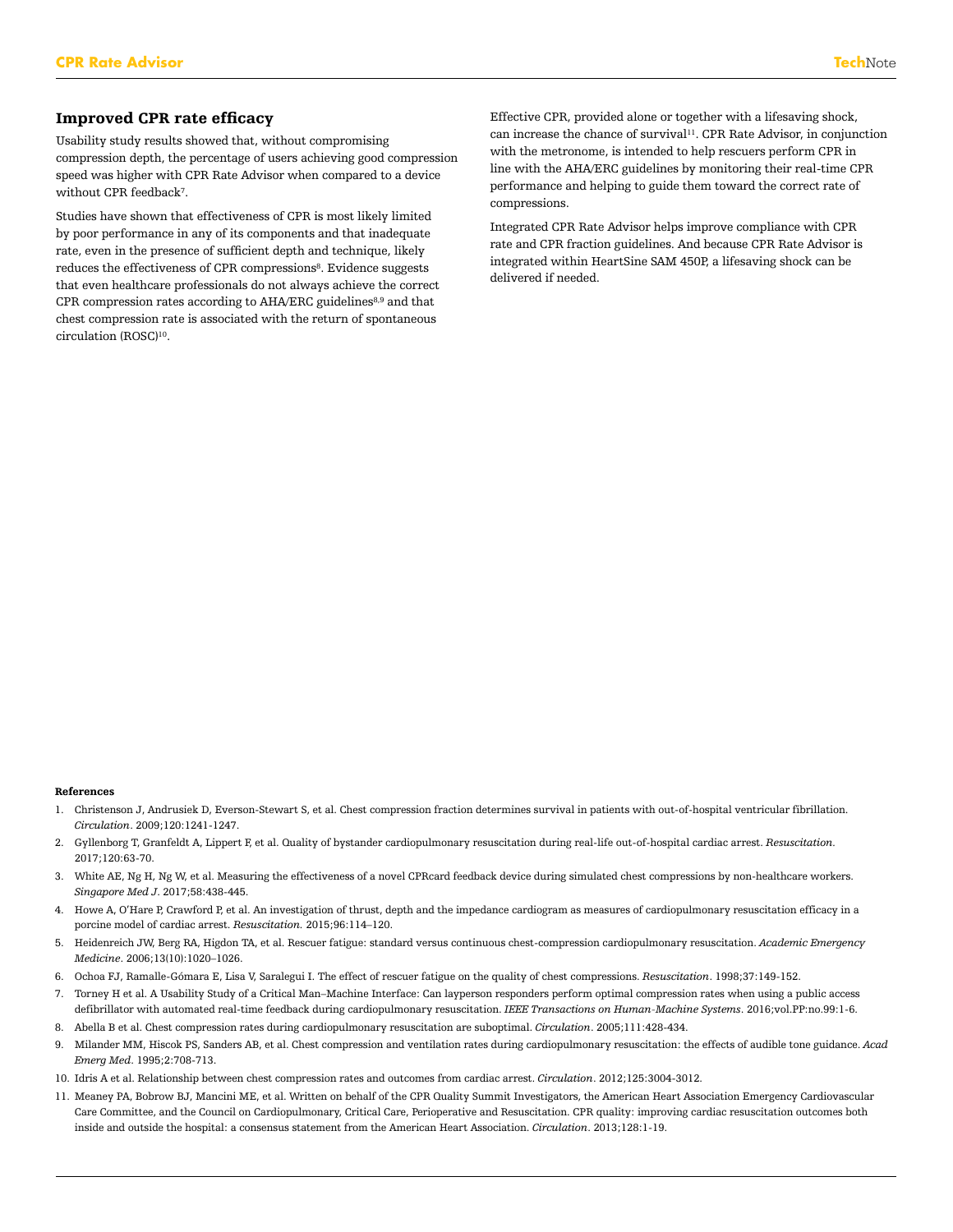#### HeartSine® samaritan® PAD Automated External Defibrillators (AEDs) BRIEF SUMMARY OF INDICATIONS AND IMPORTANT SAFETY INFORMATION

INDICATIONS FOR USE: The HeartSine samaritan PAD SAM 350P (SAM 350P), HeartSine samaritan PAD SAM 360P (SAM 360P) and HeartSine samaritan PAD SAM 450P (SAM 450P) are indicated for use on victims of cardiac arrest who are exhibiting the following signs: unconscious, not breathing, without circulation (without a pulse). The devices are intended for use by personnel who have been trained in their operation. Users should have received training in basic life support/AED, advanced life support or a physician-authorized emergency medical response training program. The devices are indicated for use on patients greater than 8 years old or over 55 lb (25 kg) when used with the adult Pad-Pak (Pad-Pak-01 or Pad-Pak-07). They are indicated for use on children between 1 and 8 years of age or up to 55 lb (25 kg) when used with the Pediatric-Pak (Pad-Pak-02).

CONTRAINDICATION: If the patient is responsive or conscious, do not use the HeartSine samaritan PAD to provide treatment.

WARNINGS: AEDs: • The HeartSine samaritan PAD delivers therapeutic electrical shocks that can cause serious harm to either users or bystanders. Take care to ensure that no one touches the patient when a shock is to be delivered. • Touching the patient during the analysis phase of treatment can cause interference with the diagnostic process. Avoid contact with the patient while the HeartSine samaritan PAD is analyzing the patient. The device will instruct you when it is safe to touch the patient. • Do not delay treatment trying to find out the patient's exact age and weight. If a Pediatric-Pak or an alternative suitable defibrillator is not available, you may use an adult Pad-Pak. • The SAM 360P is a fully automatic defibrillator. When required, it will deliver a shock to the patient WITHOUT user intervention. • The SAM 450P CPR Rate Advisor is currently only intended to provide feedback on adult patients. If you treat a pediatric patient with the SAM 450P and an adult Pad-Pak, ignore any voice prompts regarding the rate of CPR. • Do NOT use the HeartSine samaritan PAD in the vicinity of explosive gases, including flammable anesthetics or concentrated oxygen. • Do NOT open or repair the device under any circumstances as there could be danger of electric shock. If damage is suspected, immediately replace the HeartSine samaritan PAD. Pad-Paks: • Do not use if the gel is dry. • The Pediatric Pad-Pak is not for use on patients under 1 year old. For use with children up to the age of 8 years or up to 55 lb (25 kg). DO NOT DELAY THERAPY IF YOU ARE NOT SURE OF EXACT AGE OR WEIGHT. • Only HeartSine samaritan PADs with the  $\frac{a}{B}$  label are suitable for use with the Pediatric-Pak. If the HeartSine samaritan PAD you are using does not have this label, use the adult Pad-Pak if no alternatives are available. • The use of the Pediatric-Pak will enable delivery of 50J shocks to the pediatric patient. • The Pediatric-Pak contains a magnetic component (surface strength 6500 gauss). Avoid storage next to magnetically sensitive storage media. It is advised that Pediatric-Paks are stored separately when not in use. • Never charge, short circuit, puncture, deform, incinerate, heat above 85oC or expose contents of TSO (Aviation) Pad-Pak to water. Remove when discharged.

PRECAUTIONS: AEDs: • Proper placement of the HeartSine samaritan PAD electrode pads is critical. Electrode pads must be at least 1 in (2.5 cm) apart and should never touch one another. • Do not use electrode pads if pouch is not sealed. • Check the device periodically in accordance with the service and maintenance instructions provided in the User Manual. • Operate the HeartSine samaritan PAD at least 6 feet (2 meters) away from all radio frequency devices or switch off any equipment causing interference. • Use of the device outside the operating and storage ranges specified in the User Manual may cause the device to malfunction or reduce the shelf life of the Pad-Pak. • Do not immerse any part of the HeartSine samaritan PAD in water or any type of fluid. • Do not turn on the device unnecessarily as this may reduce the standby life of the device. • Do not use any unauthorized accessories with the device as the HeartSine samaritan PAD may malfunction if non-approved accessories are used. • Dispose of the device in accordance with national or local regulations. • Check with the relevant local government health department for information about any requirements associated with ownership and use of a defibrillator in the region where it is to be used. Pad-Paks: • Check expiration date. Saver EVO Software: • Download the complete HeartSine samaritan PAD memory prior to erasing it. This information should be stored safely for future reference. Ensure that only the events you want to delete have been selected prior to deleting. Once deleted from your computer's memory, events cannot be regenerated and all information will be lost.

POTENTIAL ADVERSE EFFECTS: The potential adverse effects (e.g., complications) associated with the use of an automated external defibrillator include, but are not limited to, the following: • Failure to identify shockable arrhythmia. • Failure to deliver a defibrillation shock in the presence of VF or pulseless VT, which may result in death or permanent injury. • Inappropriate energy which could cause failed defibrillation or post-shock dysfunction. • Myocardial damage. • Fire hazard in the presence of high oxygen concentration or flammable anesthetic agents. • Incorrectly shocking a pulse-sustaining rhythm and inducing VF or cardiac arrest. • Bystander shock from patient contact during defibrillation shock. • Interaction with pacemakers. • Skin burns around the electrode placement area. • Allergic dermatitis due to sensitivity to materials used in electrode construction. • Minor skin rash.

CAUTION: U.S. Federal law restricts this device to sale by or on the order of a physician.

Please consult the user manual at heartsine.com for the complete list of indications, contraindications, warnings, precautions, potential adverse events, safety and effectiveness data, instructions for use and other important information.